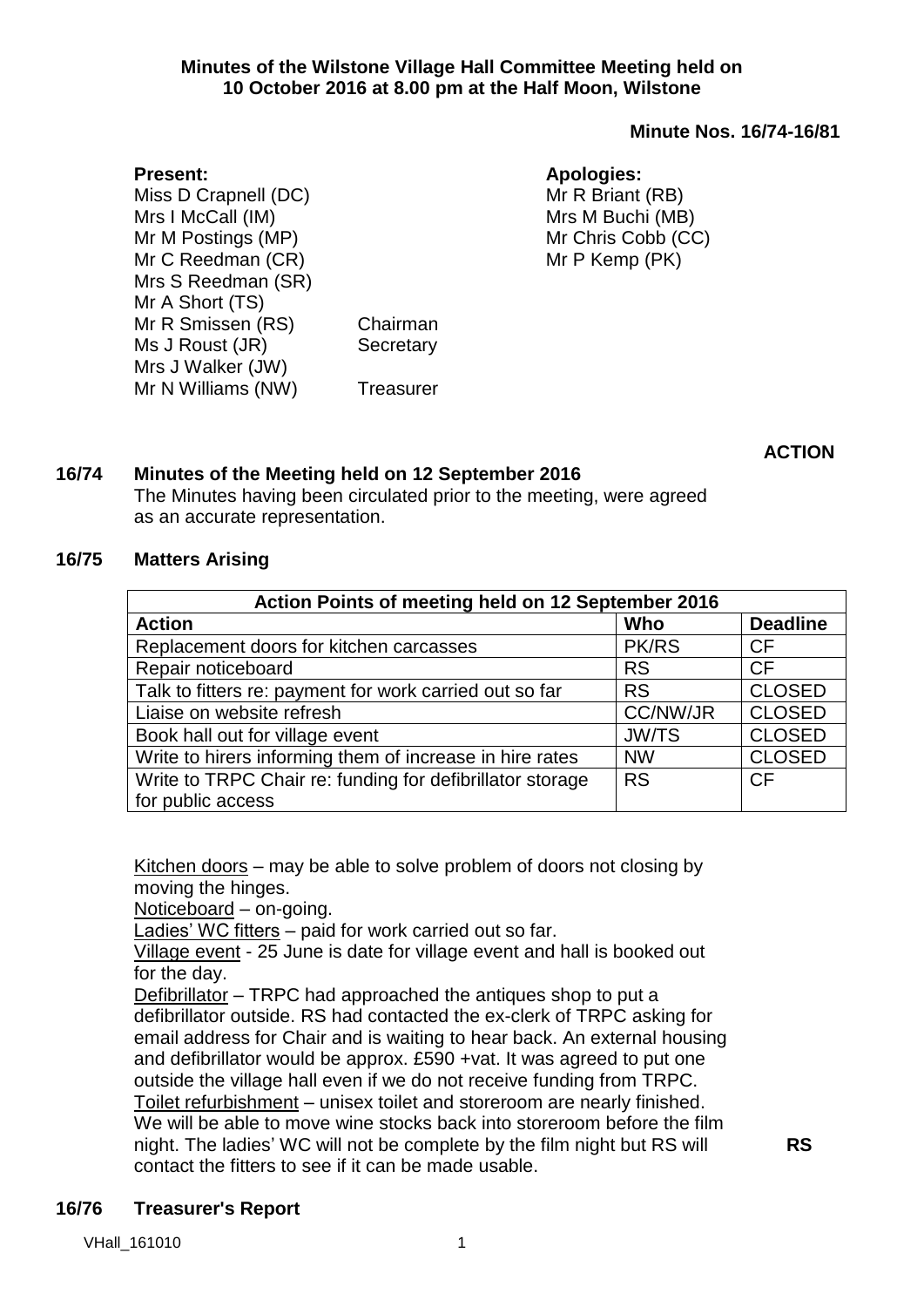# **ACTION**

Finances are healthy.

|       | <b>Balances</b>                                                                                                                                                                                                                                                                                                                                                                                                                                                                                                                                                                 | 10 Oct 2016                                                        |                                                                                                                                                                                                                                                                                                                                                                  |                              |
|-------|---------------------------------------------------------------------------------------------------------------------------------------------------------------------------------------------------------------------------------------------------------------------------------------------------------------------------------------------------------------------------------------------------------------------------------------------------------------------------------------------------------------------------------------------------------------------------------|--------------------------------------------------------------------|------------------------------------------------------------------------------------------------------------------------------------------------------------------------------------------------------------------------------------------------------------------------------------------------------------------------------------------------------------------|------------------------------|
|       | Current<br>Deposit<br><b>Money Market</b><br>Petty cash<br>Awaiting paying in                                                                                                                                                                                                                                                                                                                                                                                                                                                                                                   | 1,415.35<br>22,277.20<br>7,000.00<br>277.83<br>410.00<br>31,380.38 |                                                                                                                                                                                                                                                                                                                                                                  |                              |
|       | Outstanding bills<br>Unpaid cheques<br><b>Total funds</b>                                                                                                                                                                                                                                                                                                                                                                                                                                                                                                                       | 0.00<br>0.00<br>31,380.38                                          |                                                                                                                                                                                                                                                                                                                                                                  |                              |
|       | Approx. profit<br>current financial year                                                                                                                                                                                                                                                                                                                                                                                                                                                                                                                                        | $-9,700.00$                                                        | £2,500 toilet refurb, £300<br><b>PRS</b> licence<br>paid since last meeting                                                                                                                                                                                                                                                                                      |                              |
| 16/77 | <b>Website</b><br>Website refresh is progressing well.                                                                                                                                                                                                                                                                                                                                                                                                                                                                                                                          |                                                                    |                                                                                                                                                                                                                                                                                                                                                                  |                              |
| 16/78 | <b>Future Events</b><br><b>Film Nights</b><br>21 October - Dad's Army. Ticket sales are going well. Need to check<br><b>NW</b><br>alcohol stocks once wine and beer are back in storeroom. Fred's pizza<br>will be supplying pizzas.<br>The November film will be The Dressmaker.<br><b>Village Event</b><br>Next year there will be a new event in conjunction with open gardens.<br>There will be another planning meeting for this in November.<br>IM has a friend with a vintage ice cream van and will contact them to<br>IM<br>see if willing to bring it along to event. |                                                                    |                                                                                                                                                                                                                                                                                                                                                                  |                              |
|       | <b>Quiz Night</b><br>DC suggested holding another quiz night in the hall.                                                                                                                                                                                                                                                                                                                                                                                                                                                                                                       |                                                                    |                                                                                                                                                                                                                                                                                                                                                                  |                              |
| 16/79 | <b>Hall Lettings</b><br>Hall bookings are going well and we have had an enquiry from another<br>dance class.                                                                                                                                                                                                                                                                                                                                                                                                                                                                    |                                                                    |                                                                                                                                                                                                                                                                                                                                                                  |                              |
| 16/80 | <b>Any Other Business</b><br>need. CR will check to see if it's empty.<br>light in storeroom needs to be connected by Scott Lee.<br>$\bullet$<br>ball also needs a polish.                                                                                                                                                                                                                                                                                                                                                                                                      |                                                                    | RS suggested storing chemicals in alcohol storage room for H&S<br>reasons. Brownies were using a lockable cupboard they no longer<br>Router – electrics have been put in and next week a router (supplied<br>free of charge by Village Networks) will be installed. Non-maintained<br>Spotlights on glitter ball – these need to be pointed at glitter ball. The | <b>CR</b><br>JW<br><b>RS</b> |